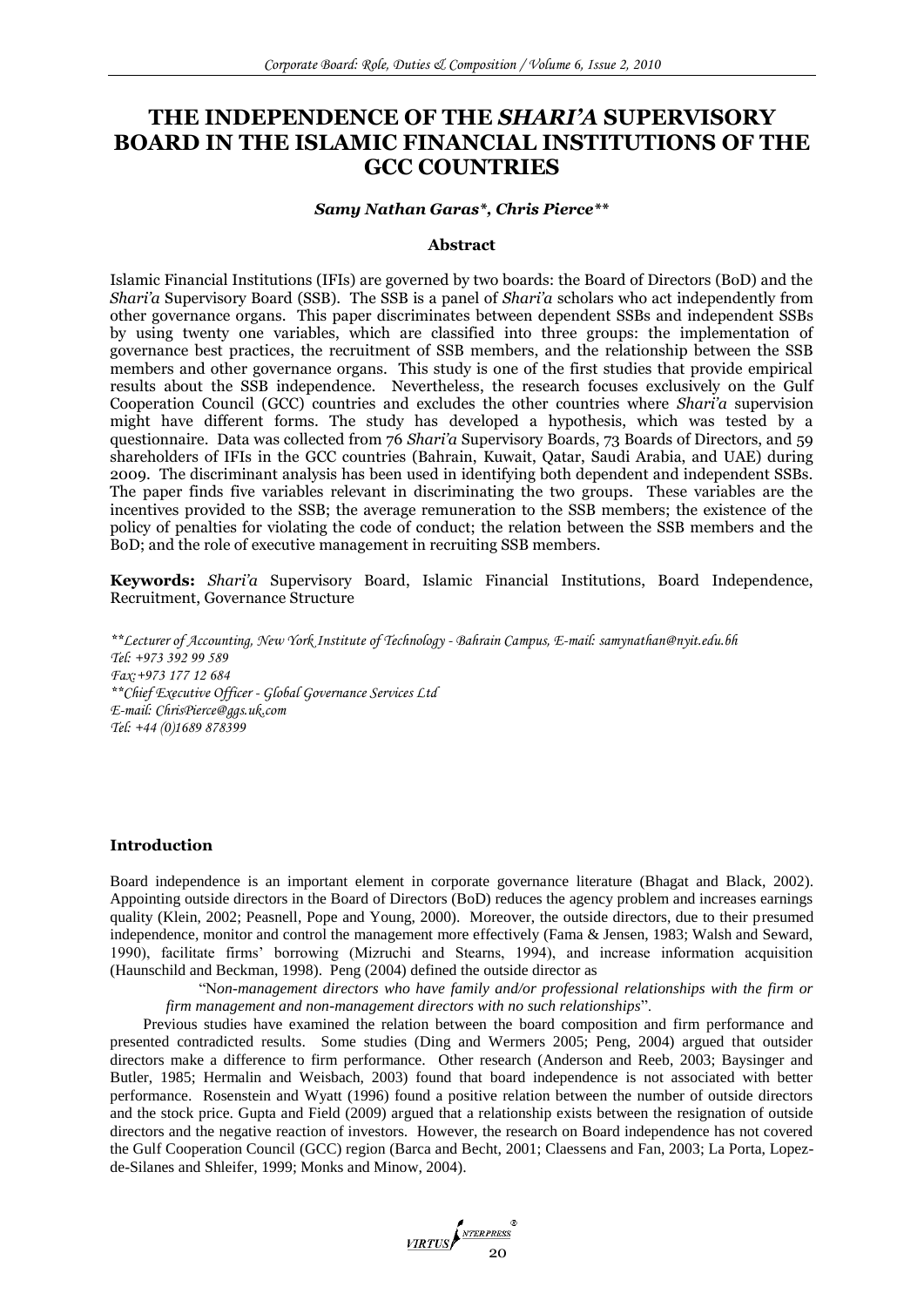In developed economies, board independence has long been recognized. For example, in U.S.A, the independence of the BoD was emphasized by Sarbanes-Oxley Act (2002) and the listing requirements of the New York Stock Exchange (2002) (Gupta and Field, 2009). In U.K., the Cadbury Committee (1992) recommended that there should be at least three non-executive directors on the board. In Canada, listed firms are required to disclose any association of board members with management as part of the Toronto Stock Exchange listing requirements. In emerging economies, the appointment of outsiders to corporate boards has become an increasingly widespread practice (Puffer and McCarthy, 2003; Young et al., 2002). In 1997, the Korean government instituted a series of corporate reform measures requiring the listed corporation to increase the percentage of outside directors to 25% (Machuga and Teitel, 2009).

In the GCC region, board independence of Middle East and North African banks was measured by International Finance Corporation and Hawkamah (IFC/Hawkamah, 2008). The survey indicated that the majority of banks (57%) have either 0 or 1 independent director, which confirms the lack of independence among the board members (Pierce, 2008: 57).

On the other hand, the GCC region contains 219 Islamic Financial Institutions (IFIs), which is almost half of the total number of IFIs worldwide (appendix 1). The IFIs officially and practically abide by Islamic *Shari'a* in their activities. They are regulated by central banks, capital market authorities, and other regulators, and include banks, insurance companies, mutual funds, hedge funds, and issuers of Islamic bonds. IFIs provide products that may appear similar to the products of the conventional financial institutions but upon closer examination are very different in concept and application. IFIs are usually governed by two boards: BoD and *Shari'a* Supervisory Board (SSB). The BoD has the same roles and characteristics of any traditional board, but the SSB has a unique role of ensuring that all the IFIs are *Shari'a* compliant. Hence, the SSB members should be *Shari'a* scholars with experience in Islamic banking and finance transactions. Moreover, they are completely independent from the BoD and the executive management to practice their role effectively and efficiently.

The Accounting and Auditing Organization for Islamic Financial Institutions (AAOIFI) regulates the work of IFIs and addressed the SSB independence in its first standard (AAOIFI governance standard, No. 1, 2008). The standard emphasizes that SSB members have to be non-management directors with no ownership in the IFI. In addition, the AAOIFI governance standard (No. 5, 2008, Para 2) defines the SSB independence as

*"An attitude of mind which does not allow the viewpoints and conclusions of its possessor to become reliant on or subordinate to influences and pressures of conflicting interests. It is achieved through organizational status and objectivity"*.

This definition emphasizes the internal side of independence (attitude of mind) as well as the external side (organizational status). El-Khelaifi (2005) defines the independence of the SSB as

"*The authority that enables the SSB to conduct its tasks with objectivity and complete freedom*".

This definition emphasizes SSB independence in achieving its role and conducting its tasks with no pressure from other governance organs.

An SSB becomes independent when an IFI implements the best practices of governance by including the SSB in the articles of association, and establishing a governance committee, a code of conduct, a policy of penalties for violating the code of conduct, and a policy for related party transactions (Issa, 2009). The articles of association of an IFI emphasize SSB independence and frame its role, which reflect the shareholders" commitment in abiding by *Shari'a* principles (Al Baali, 2002; Bakr, 2001). This commitment is manifested by allocating the SSB under the shareholders in the organizational hierarchy (AAOIFI governance standard No. 3, 2008, Para 6; Al Enazi, 2004), and allowing the SSB members to elect one of them as a chairperson (AAOIFI governance standard No. 1, 2008, Para 6; Abdul Bari, 1996; Al Qattan, 2004). Furthermore, the SSB is completely independent in setting its internal policy and approving it by the shareholders (Al Baali, 2002; Al Haiti, 2009; Al Enazi, 2004; El-Khelaifi, 2005). The implementation of these procedures protects the SSB from the pressure of the BoD and the executive management (Al Sabban, 2003).

When the IFI abides by AAOIFI governance standards in recruiting the SSB members, it enables the IFI to recruit the most qualified candidate and eliminate favoritism towards a specific candidate. Thus, the SSB candidates can be nominated by major shareholders, minority shareholders, BoD, executive management, investors, clients, and central banks; nevertheless, the shareholders only are authorized to appoint the *Shari'a* scholar, sign his contract, and approve his remuneration (Ahmed, 2003; Hammad, 2006; Hemaish, 2005) to ensure the SSB legal independence (Bakr, 2002).

The relationship between the SSB and the other governance organs characterizes the SSB independence. When the SSB members become mentally and emotionally independent from other governance organs, they will be able to express their unbiased opinion. This independent status is hard to be measured due to the lack of standardization (Al Qari, 2002; El-Khelaifi, 2005); nevertheless, having advanced knowledge in *Shari'a* and experience in IFIs transactions enable the SSB members to achieve this status (Al Baali, 2002). Furthermore, when the SSB members have no influential relation with other governance organs such as BoD and executive management, they become independent with no effort (Al Enazi, 2004; Al Haiti, 2009; Al Sabban, 2003). Accordingly, the following hypothesis can be inferred.

*Hypothesis: The segments of the SSB dependence and independence are reasonably distinct.*

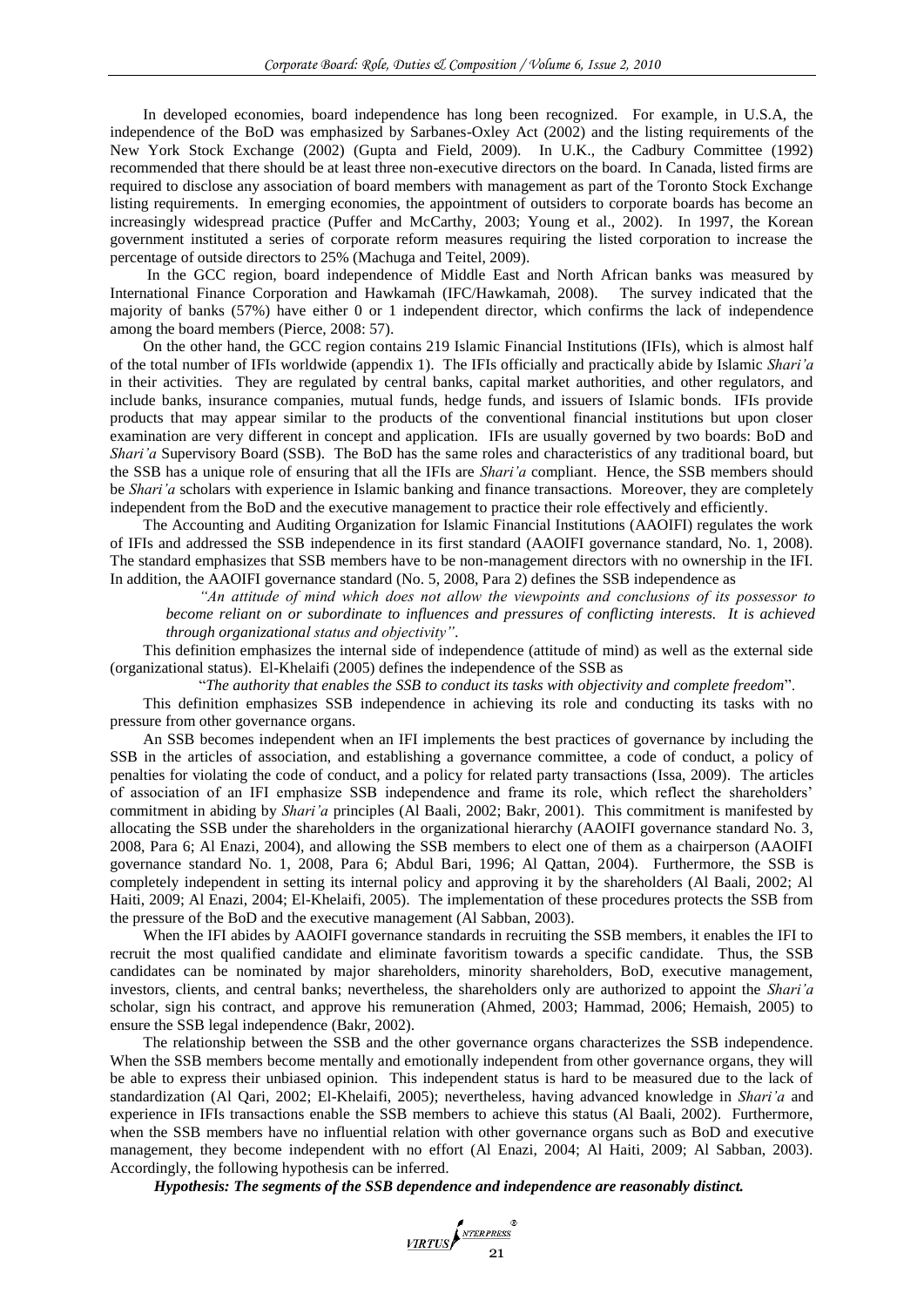# **Methodology**

The hypothesis has been tested by a questionnaire, which was mailed to 219 IFIs in the GCC countries (appendix 1). The data was collected during June 2009. The alpha for the independence model is 0.869, which exceeds the standard measure of 0.70 (Cronbach, 1951; Nunnaly, 1978). The questionnaire was also examined against different types of validity (Sekaran, 2003). The questionnaire tested the impact of twenty one independent variables on discriminating dependent SSBs from independent SSBs.

The elements of the population are divided into three mutually exclusive groups: the shareholders, the BoD, and the SSB members. Stratified random sampling was used (Sekaran, 2003; Thompson, 2002), where the average response rate from each group in the five countries collectively exceeded the standard rate 20% (Ritchie and Lewis, 2003) as per Table 1 except in two groups of Saudi Arabia (BoD and shareholders), and in one group in the UAE (shareholders). Table 1 indicates the details of the response rate for each group.

| Country                   |     | <b>SSB</b> |     | <b>BoD</b> | <b>Shareholders</b> |        |  |
|---------------------------|-----|------------|-----|------------|---------------------|--------|--|
|                           | No. | Rate       | No. | Rate       | No.                 | Rate   |  |
| <b>Bahrain</b>            | 18  | 45.00%     | 19  | 47.50%     | 14                  | 35.00% |  |
| Kuwait                    | 26  | 33.33%     | 29  | 37.18%     | 24                  | 30.77% |  |
| Oatar                     | 10  | 50.00%     | 9   | 45.00%     | 9                   | 45.00% |  |
| Saudi Arabia              | 9   | 23.68%     | 6   | 15.79%     | 4                   | 10.53% |  |
| <b>UAE</b>                | 13  | 30.23%     | 10  | 23.25%     | 8                   | 18.60% |  |
| <b>Average Collection</b> | 76  | 34.70%     | 73  | 33.33%     | 59                  | 26.94% |  |

**Table 1.** Response Rate as a Percentage of Population

### **Descriptive Statistics**

The SSB independence was measured by discriminant analysis. The questions used for discriminating the SSBs between dependent and independent boards were classified into three groups: questions with scaling answers, dichotomous questions, and multiple choice questions.

# **Scaling Questions**

The first scaling question asked "*How important is the role of the following parties in recruiting SSB members?*" Table 2 includes the descriptive statistics of this question. The answer includes major shareholders (RECMAJ), minority shareholders (RECMIN), BoD (RECBOD), executive management (RECEXC), investors (RECINV), and central banks (RECCBK). Each party reported the importance of its role in SSB recruitment on a scaling level from 1 to 5 where 1 means not important, and 5 very important. RECMAJ has a mean of 3.0847 and a Standard Deviation (SD) of 1.67423. RECMIN has a mean of 1.9296 and a SD of 1.13797. RECBOD has a mean of 3.6806 and a SD of 1.62573. RECEXC has a mean of 3.8814 and a SD of 1.40301. RECINV has a mean of 2.1096 and a SD of 1.29702. Finally, RECCBK has a mean of 2.4407 and a SD of 1.68432.

**Table 2.** First Scaling Question Measuring the SSB Independence  $(N = 76)$ 

| Variable      | Valid | Missing | Mean   | Median | Mode | <b>SD</b> | Min  | Max  |
|---------------|-------|---------|--------|--------|------|-----------|------|------|
| <b>RECMAJ</b> | 59    | 17      | 3.0847 | 3.0000 | 1.00 | 1.67423   | 1.00 | 5.00 |
| <b>RECMIN</b> | 71    | 5       | 1.9296 | 2.0000 | 1.00 | 1.13797   | 1.00 | 5.00 |
| <b>RECBOD</b> | 72    | 4       | 3.6806 | 4.0000 | 5.00 | 1.62573   | 1.00 | 5.00 |
| <b>RECEXC</b> | 59    | 17      | 3.8814 | 4.0000 | 5.00 | 1.40301   | 1.00 | 5.00 |
| <b>RECINV</b> | 73    | 3       | 2.1096 | 1.0000 | 1.00 | 1.29702   | 1.00 | 5.00 |
| <b>RECCBK</b> | 59    | 17      | 2.4407 | 1.0000 | 1.00 | 1.68432   | 1.00 | 5.00 |

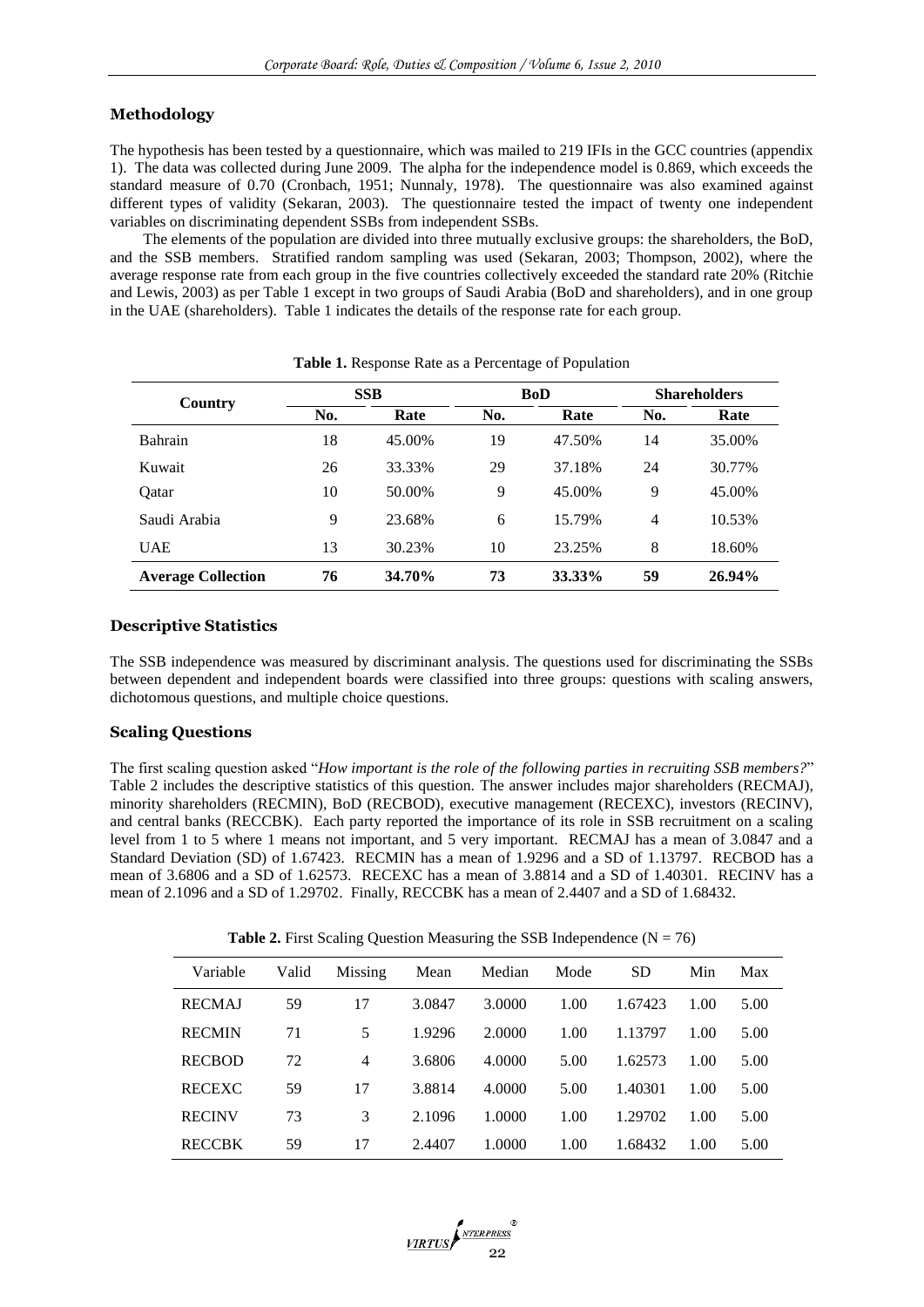Note: RECMAJ = Major Shareholders; RECMIN = Minor Shareholders; RECBOD = Board of Directors; RECEXC = Executive Management; RECINV = Investors; RECCBK = Central Banks;  $SD =$ Standard Deviation

The second scaling question asked "*How important are the standards of AAOIFI to the institution during the election process?*" which was asked to the BoD. Table 3 contains the descriptive statistics of this question. The answer is designed on a scaling level from 1 to 5 where 1 means not applicable, 2 marginally applicable, 3 recommended, 4 strongly recommended, and 5 mandatory. The STNDRD variable has a mean of 3.3099 and a SD of 1.30484.

**Table 3.** Second Scaling Question Measuring the SSB Independence  $(N = 76)$ 

| Variable                                                                                                                                                                                                                                                                                                          | Valid Missing Mean Median Mode |        |        | - SD              | Min | Max  |
|-------------------------------------------------------------------------------------------------------------------------------------------------------------------------------------------------------------------------------------------------------------------------------------------------------------------|--------------------------------|--------|--------|-------------------|-----|------|
| STNDRD                                                                                                                                                                                                                                                                                                            | 71 5                           | 3.3099 | 3.0000 | 3.00 1.30484 1.00 |     | 5.00 |
| $\mathcal{F}$ and $\mathcal{F}$ and $\mathcal{F}$ and $\mathcal{F}$ and $\mathcal{F}$ and $\mathcal{F}$ and $\mathcal{F}$ and $\mathcal{F}$ and $\mathcal{F}$ and $\mathcal{F}$ and $\mathcal{F}$ and $\mathcal{F}$ and $\mathcal{F}$ and $\mathcal{F}$ and $\mathcal{F}$ and $\mathcal{F}$ and $\mathcal{F}$ and |                                |        |        |                   |     |      |

Note: STNDRD = AAOIFI Standards; SD = Standard Deviation

The third scaling question asked "*Which of the following parties sets the terms of the SSB contract?*" which was addressed to the BoD. Table 4 includes the descriptive statistics of this question. The answer is made on a scaling level from 0 to 2 where 0 means no contract, 1 the terms of the contract are set by the shareholders, and 2 the terms of the contract are set by the BoD and/or executive management. The CONTRT variable has a mean of 1.1918 and a SD of 0.93775.

**Table 4.** Third Scaling Question Measuring the SSB Independence  $(N = 76)$ 

| Variable                                                 |  | Valid Missing Mean Median |               |  | Mode | -SD    | Min. | Max  |
|----------------------------------------------------------|--|---------------------------|---------------|--|------|--------|------|------|
| CONTRT                                                   |  | 73 3                      | 1.1918 2.0000 |  | 2.00 | .93775 | 0.00 | 2.00 |
| Note: CONTRT = $SSB$ Contract: $SD = Standard$ Deviation |  |                           |               |  |      |        |      |      |

 $\det$ : CONTRT = SSB Contract; SD = Standard Dev

## **Dichotomous Questions**

The first dichotomous question asked "*Do the SSB members own a percentage of the IFI's common stock?*" Table 5 includes the descriptive statistics of this question. The question was asked to the shareholders. Replies indicated that 14.5% of the SSB members had ownership, while 63.2% had no ownership. The missing answers were 22.40%.

**Table 5.** First Dichotomous Question Measuring the SSB Independence  $(N = 76)$ 

| Variable        | Yes       |      | No        |      | <b>Missing</b> |      |  |
|-----------------|-----------|------|-----------|------|----------------|------|--|
|                 | Frequency | %    | Frequency | %    | Frequency      | %    |  |
| <b>INDEPEND</b> |           | 14.5 | 48        | 63.2 |                | 22.4 |  |

Note: INDEPEND = Independence

The second dichotomous question asked "*Do you have a governance committee to ensure compliance with ethics and values?*" Table 6 includes the descriptive statistics of this question. This question was addressed to the BoD. 46.1% of the respondents declared the existence of the governance committee while 48.7% declined it. The missing answers were 5.3% only.

**Table 6.** Second Dichotomous Question Measuring the SSB Independence  $(N = 76)$ 

| Variable      | Yes       |      | No        |      | Missing   |     |
|---------------|-----------|------|-----------|------|-----------|-----|
|               | Frequency | %    | Frequency | %    | Frequency | %   |
| <b>GOVCOM</b> | 35        | 46.1 |           | 48.7 |           | 5.3 |

Note: GOVCOM = Governance Committee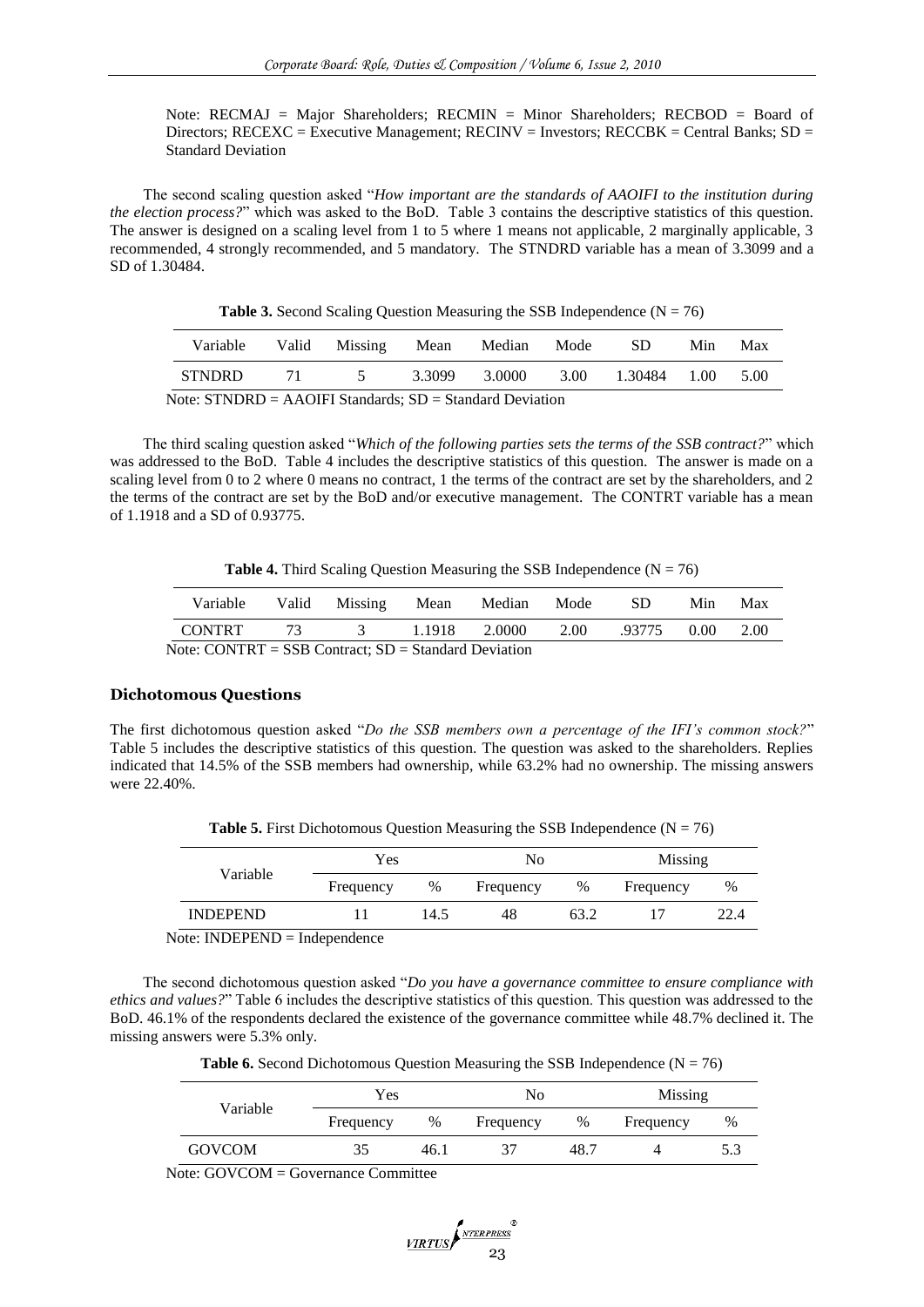The third dichotomous question asked "*Do you have a policy for related party transactions that addresses the conflicts of interest?*" Table 7 includes the descriptive statistics of this question. This question was addressed to the BoD. 67.1% of the respondents confirmed the existence of the policy, while 28.9% revealed its absence. Only 3.9% of the respondents did not answer the question.

| Variable | Yes       |      | No        |      | Missing   |     |
|----------|-----------|------|-----------|------|-----------|-----|
|          | Frequency | %    | Frequency | %    | Frequency | %   |
| RLTPRT   |           | 67.1 | າາ        | 28.9 |           | 3.9 |

**Table 7.** Third Dichotomous Question Measuring the SSB Independence  $(N = 76)$ 

Note: RLTPRT = Policy for Related Party Transactions

The fourth dichotomous question asked "*Do you have an effective code of conduct reviewed by the SSB?*" Table 8 includes the descriptive statistics of this question. This question was posed to the BoD. 55.3% of the respondents indicated the existence of the code, while 39.5% declared its absence. The missing answers were 5.3% only.

|                                          | Yes       |      | No        |      | Missing   |     |
|------------------------------------------|-----------|------|-----------|------|-----------|-----|
| Variable                                 | Frequency | %    | Frequency | %    | Frequency | %   |
| <b>CODCON</b>                            | 42        | 55.3 | 30        | 39.5 |           | 5.3 |
| $N_{\rm oto}$ : CODCON – Code of Conduct |           |      |           |      |           |     |

Note: CODCON  $=$  Code of Conduct

The fifth dichotomous asked "*Do you have a policy of penalties for any violation to the code of conduct?*" Table 9 includes the descriptive statistics of this question. This question was addressed to the BoD. 59.2% of respondents confirmed the existence of the policy of penalties, and 35.5% revealed its absence. The missing answers were 5.3%.

**Table 9.** Fifth Dichotomous Question Measuring the SSB Independence  $(N = 76)$ 

|               | Yes       |      | No        |      | Missing   |   |
|---------------|-----------|------|-----------|------|-----------|---|
| Variable      | Frequency | %    | Frequency | $\%$ | Frequency | % |
| <b>POLPEN</b> | 45        | 59.2 |           | 35.5 |           |   |

Note: POLPEN = Policy of Penalties

# **Multiple Choice Questions**

The first multiple choice question asked "*What is the relation between the SSB and the other governance organs in the organization chart?*". Table 10 includes the descriptive statistics of this question. The question was addressed to the SSB members. 53.9% of the respondents indicated that the SSB was placed under the shareholders but higher than the BoD, while 36.8% confirmed that the SSB and the BoD are placed at the same level, under the shareholders.

**Table 10.** First Multiple Choice Question Measuring the SSB Independence  $(N = 76)$ 

|                                        |                |      | Valid |      | Missing  |          |
|----------------------------------------|----------------|------|-------|------|----------|----------|
| Variable                               | Frequency      | $\%$ | Total | $\%$ | Total    | $\%$     |
| SSB Position in the Organization Chart |                |      |       |      |          |          |
| a. $SSB > Bob$                         | 41             | 53.9 | 76    | 100  | $\Omega$ | $\Omega$ |
| $b. SSB = BoD$                         | 28             | 36.8 | 76    | 100  | $\theta$ | $\Omega$ |
| c. $BoD > SSB > CEO$                   | 3              | 3.9  | 76    | 100  | $\Omega$ | $\theta$ |
| d. $SSB <$ CEO                         | $\overline{c}$ | 2.6  | 76    | 100  | $\Omega$ | $\Omega$ |
| e. Other                               | 2              | 2.6  | 76    | 100  | 0        | $\theta$ |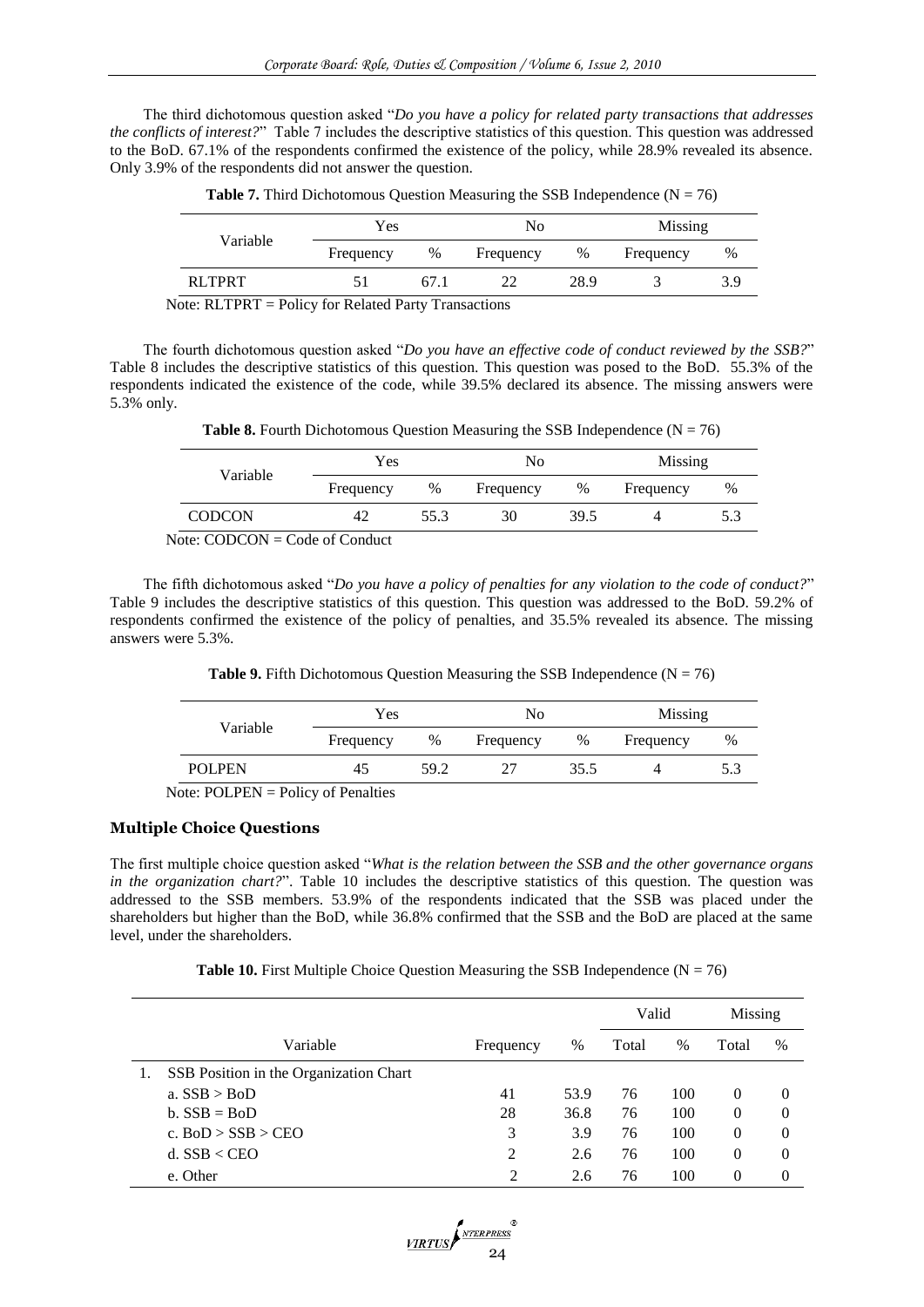Note:  $(SSB > Bob) = SSB$  is located higher than the BoD in the organization chart;  $(SSB = Bob) = both SSB$ and BoD are located at the same level; (BoD > SSB > CEO) = SSB is located lower than the BoD but higher than the CEO;  $(SSB < CEO) = SSB$  is located lower than the CEO.

This position is illustrated in Figure 1. Examples of IFIs that have this type of structure include Al Baraka Islamic Bank in Bahrain and Al Rajhi Bank in Saudi Arabia.



**Figure 1.** The SSB hierarchical position in the organization chart (first model)

A very small number (3.9%) confirmed that the SSB is located under the BoD but higher than the executive management. This position in the hierarchy can affect SSB independence due to BoD restrictions being imposed. An example of an IFI that has this type of structure is the Arab Banking Corporation – Islamic Bank in Bahrain. This relation is presented in Figure 2.



**Figure 2.** The SSB hierarchical position in the organization chart (second model)

In addition, 2.6% of the respondents confirmed that the SSB and the executive management are located at the same level, under the BoD. This position also might impair the SSB independence due to the management influence on the SSB. Examples of IFI's that have this type of structure are Al Khaleej Development Company "Tameer" and Sakana Holistic Housing in Bahrain. This relation is illustrated in Figure 3. Finally, about 2.6% of the respondents mentioned another location.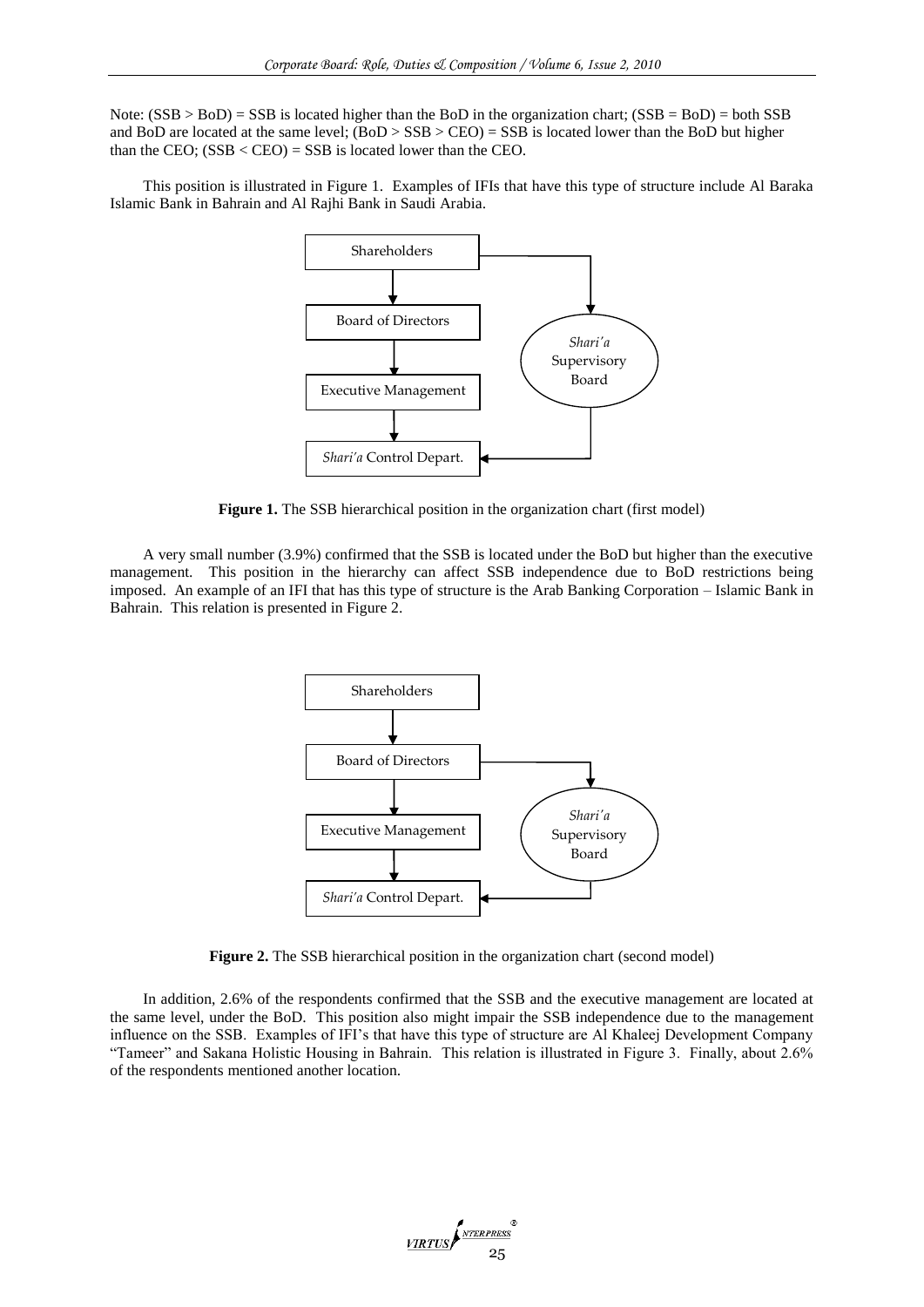

Figure 3. The SSB hierarchical position in the organization chart (third model)

The second multiple choice question asked "*How many votes are required for the election of a new SSB member?*" which was posed to the shareholders. Table 11 includes the descriptive statistics of this question. About 2.6% of the respondents indicated the total agreement of all the shareholders is required for electing new members; while 53.9% required more than 50% of the voting rights to appoint new members. About 21.1% were satisfied by collecting less than 50% of the voting rights. The missing answers were 22.4%.

**Table 11.** Second Multiple Choice Question Measuring the SSB Independence  $(N = 76)$ 

|                                  |           |      | Valid |      | Missing |      |
|----------------------------------|-----------|------|-------|------|---------|------|
| Variable                         | Frequency | %    | Total | $\%$ | Total   | %    |
| Required voting for SSB election |           |      |       |      |         |      |
| a. 100% voting required          | 2         | 2.6  | 59    | 77.6 |         | 22.4 |
| b. More than 50% required        | 41        | 53.9 | 59    | 77.6 |         | 22.4 |
| c. Less than 50% required        | 16        | 21.1 | 59    | 77.6 |         | 22.4 |

The third multiple choice question asked "*What is the minority shareholders' influence on the SSB election process?*" The question was addressed to the shareholders. Table 12 includes the descriptive statistics of this question. A very small number (3.9%) indicated a strong influence of minority shareholders on the election process while 1.3% indicated a significant influence. About 10.5% of the respondents indicated a normal influence of the minority shareholders and 15.8% indicated a slight influence for the minority shareholders. The majority of the respondents 46.1% confirmed that minority shareholders have no influence on the election process. The missing answers were 22.4%.

**Table 12.** Third Multiple Choice Question Measuring the SSB Independence  $(N = 76)$ 

|    |                                         |           |      | Valid |      | Missing |      |
|----|-----------------------------------------|-----------|------|-------|------|---------|------|
|    | Variable                                | Frequency | $\%$ | Total | $\%$ | Total   | $\%$ |
| 3. | Minority shareholders' influence on SSB |           |      |       |      |         |      |
|    | election                                |           |      |       |      |         |      |
|    | a. No influence                         | 35        | 46.1 | 59    | 77.6 | 17      | 22.4 |
|    | b. Slight influence                     | 12        | 15.8 | 59    | 77.6 | 17      | 22.4 |
|    | c. Normal influence                     | 8         | 10.5 | 59    | 77.6 | 17      | 22.4 |
|    | d. Significant influence                |           | 1.3  | 59    | 77.6 | 17      | 22.4 |
|    | e. Strong influence                     | 3         | 3.9  | 59    | 77.6 |         | 22.4 |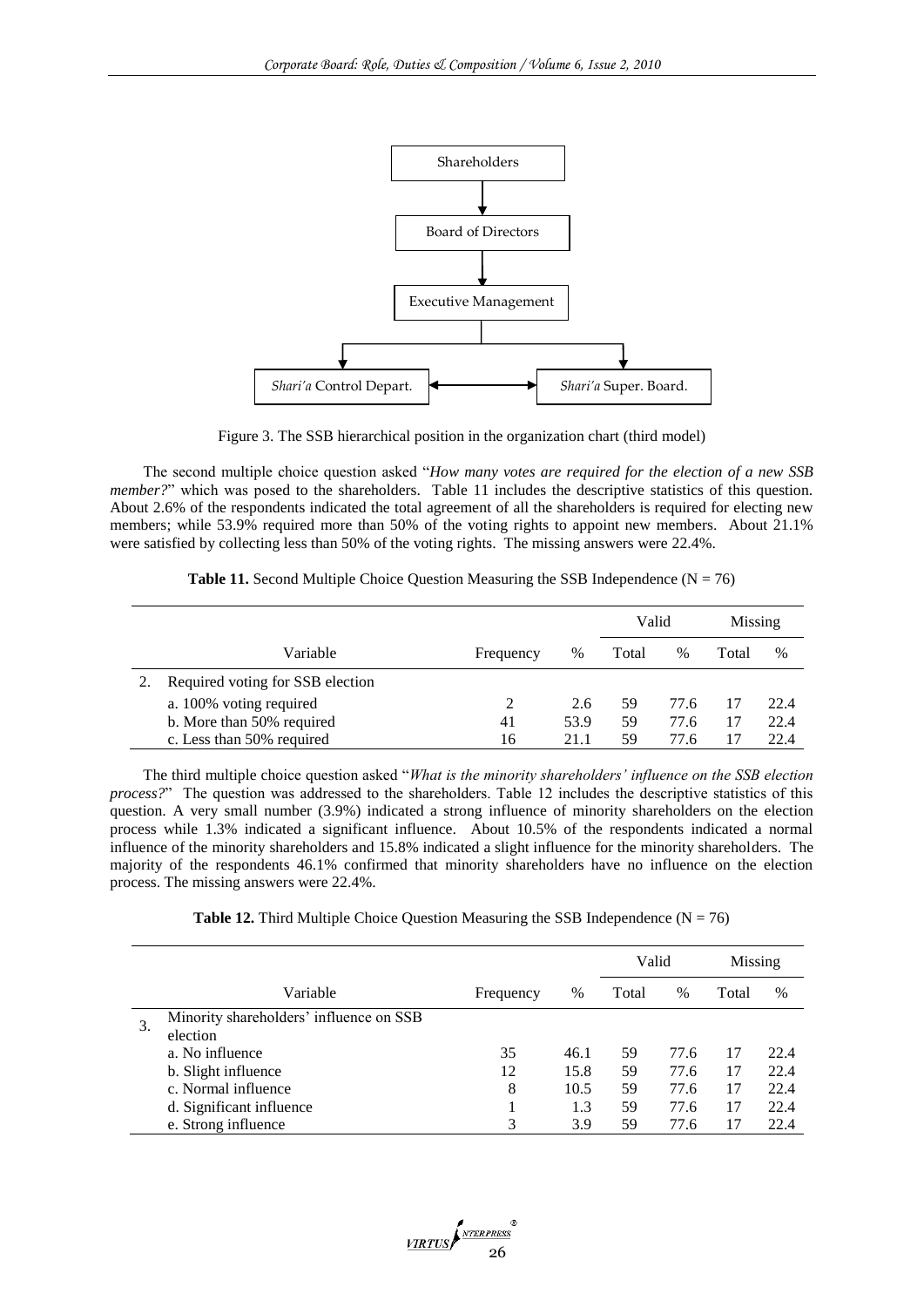The fourth multiple choice question asked "*Is there any incentive provided to the SSB besides the remuneration?*" Table 13 includes the descriptive statistics of this question. The question was addressed to the shareholders, where 2.6% of the respondents indicated that SSB members receive common stock, while 1.3% receives a percentage of the annual profit. 5.3% indicated that SSB members receive an allowance for attending the meetings, and 3.9% stated that SSB members receive fringe benefits. The majority 64.5% reported that SSB members do not receive any incentive at all. There were 22.4% missing answers.

|    |                           |           |      | Valid |      | Missing |      |
|----|---------------------------|-----------|------|-------|------|---------|------|
|    | Variable                  | Frequency | $\%$ | Total | $\%$ | Total   | %    |
| 4. | Incentives to SSB members |           |      |       |      |         |      |
|    | a. Common stock           | 2         | 2.6  | 59    | 77.6 | 17      | 22.4 |
|    | b. Annual profit          |           | 1.3  | 59    | 77.6 | 17      | 22.4 |
|    | c. Allowance for meetings | 4         | 5.3  | 59    | 77.6 | 17      | 22.4 |
|    | d. Fringe benefits        | 3         | 3.9  | 59    | 77.6 | 17      | 22.4 |
|    | e. Not at all             | 49        | 64.5 | 59    | 77.6 |         | 22.4 |

| <b>Table 13.</b> Fourth Multiple Choice Question Measuring the SSB Independence ( $N = 76$ ) |  |  |  |  |  |  |
|----------------------------------------------------------------------------------------------|--|--|--|--|--|--|
|----------------------------------------------------------------------------------------------|--|--|--|--|--|--|

The fifth multiple choice question asked "*Which of the following positions is held by SSB members?*" which was addressed to the BoD. Table 14 includes the descriptive statistics of this question. About 1.3% of the respondents declared that some of the SSB members are department managers, while 1.3% indicated that some of the SSB members are shareholders with significant ownership. The majority 93.4% confirmed that SSB members do not hold any position in the organization. On the other hand, all the respondents indicated that the SSB has no representative on the BoD or other committees or even counted among the main clients. The missing answers were 3.9%.

**Table 14.** Fifth Multiple Choice Question Measuring the SSB Independence  $(N = 76)$ 

|                                 |           |      | Valid |      | Missing |               |
|---------------------------------|-----------|------|-------|------|---------|---------------|
| Variable                        | Frequency | %    | Total | $\%$ | Total   | $\frac{0}{0}$ |
| Other positions for SSB members |           |      |       |      |         |               |
| a. Department manager           |           | 1.3  | 73    | 96.1 | 3       | 3.9           |
| b. Member in the BoD            | $\theta$  | 0.0  | 73    | 96.1 | 3       | 3.9           |
| c. One of the main Shareholders |           | 1.3  | 73    | 96.1 | 3       | 3.9           |
| d. One of the main clients      | $\Omega$  | 0.0  | 73    | 96.1 | 3       | 3.9           |
| e. Member of the Board Comm.    | 0         | 0.0  | 73    | 96.1 | 3       | 3.9           |
| f. Does not hold any position   |           | 93.4 | 73    | 96.1 |         | 3.9           |

The sixth multiple choice question asked "*Is there any relation between the SSB member(s) and the Board member(s)?*" Table 15 includes the descriptive statistics of this question. The question was addressed to the BoD. The answers revealed the absence of influential relations between the two boards. However, 23.7% of the respondents declared the existence of non-influential relation, and 72.4% confirmed that no relation existed between the two boards. The missing answers represented 3.9%.

**Table 15.** Sixth Multiple Choice Ouestion Measuring the SSB Independence  $(N = 76)$ 

|    |                              |           |      | Valid |      | Missing |      |
|----|------------------------------|-----------|------|-------|------|---------|------|
|    | Variable                     | Frequency | $\%$ | Total | $\%$ | Total   | $\%$ |
| 6. | Relation between SSB and BoD |           |      |       |      |         |      |
|    | a. Influential relation      | $\theta$  |      | 73    | 96.1 |         | 3.9  |
|    | b. Non-influential relation  | 18        | 23.7 | 73    | 96.1 | 3       | 3.9  |
|    | c. No relation               | 55        | 72.4 | 73    | 96.1 | 3       | 3.9  |

The seventh multiple choice question asked "*Is the average remuneration of SSB members higher / equal / lower than that of the BoD?*" which was addressed to the BoD. Table 16 includes the descriptive statistics of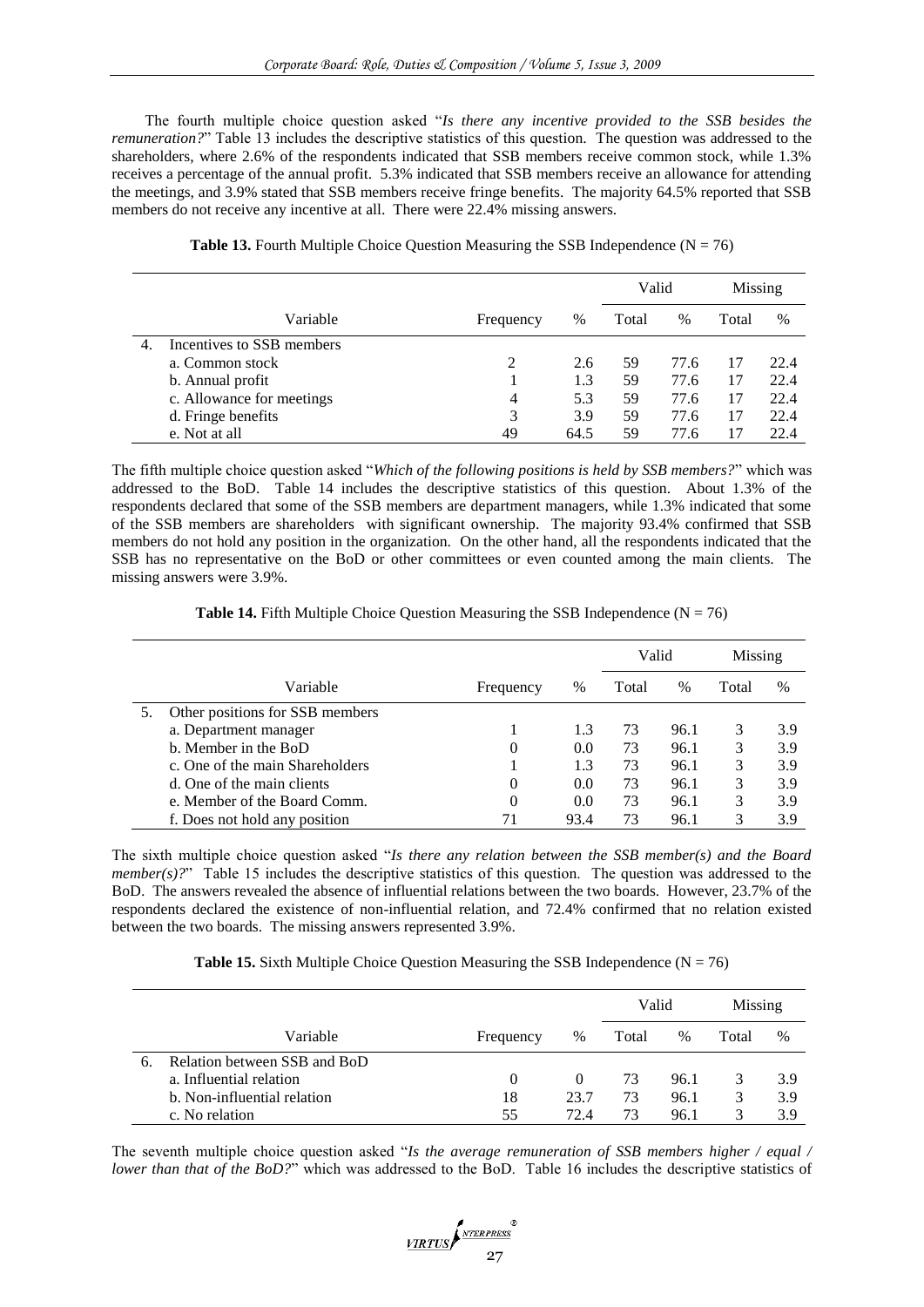this question. The answers revealed that SSB remuneration is lower than the BoD remuneration in 59.2% of the IFIs, while it is higher in 14.5% of the IFIs. Only in 15.8% of the IFIs the two boards receive the same amount. The missing answers were 10.5%.

|                                       |           |      | Valid |      | Missing |      |
|---------------------------------------|-----------|------|-------|------|---------|------|
| Variable                              | Frequency | $\%$ | Total | $\%$ | Total   | $\%$ |
| SSB Remuneration vs. BoD Remuneration |           |      |       |      |         |      |
| a. SSB Remun. $<$ BoD Remun.          | 45        | 59.2 | 68    | 89.5 |         | 10.5 |
| $b.$ SSB Remun. $=$ BoD Remun.        | 12        | 15.8 | 68    | 89.5 | 8       | 10.5 |
| c. SSB Remun. $>$ BoD Remun.          | 11        | 14.5 | 68    | 89.5 |         | 10.5 |

**Table 16.** Seventh Multiple Choice Question Measuring the SSB Independence ( $N = 76$ )

The eighth multiple choice question asked "*Is the performance of the SSB evaluated regularly?*" which was addressed to the BoD. Table 17 includes the descriptive statistics of this question. The results revealed that 60.5% of the SSBs are not evaluated, while 1.3% is evaluated by the shareholders. In 9.2% the SSB is evaluated by the BoD, and in 2.6% the SSB is evaluated by the audit committee. In addition, 22.4% of the SSBs are evaluated by the executive management. The missing answers were 3.9%.

**Table 17.** Eighth Multiple Choice Question Measuring the SSB Independence ( $N = 76$ )

|    |                                  |           |      | Valid |               | Missing |      |
|----|----------------------------------|-----------|------|-------|---------------|---------|------|
|    | Variable                         | Frequency | $\%$ | Total | $\frac{0}{0}$ | Total   | $\%$ |
| 8. | <b>Evaluation to SSB Members</b> |           |      |       |               |         |      |
|    | a. No evaluation                 | 46        | 60.5 | 73    | 96.1          | 3       | 3.9  |
|    | b. Evaluated by shareholders     |           | 1.3  | 73    | 96.1          | 3       | 3.9  |
|    | c. Evaluated by the BoD          | 7         | 9.2  | 73    | 96.1          | 3       | 3.9  |
|    | d. Evaluated by Audit Comm       | 2         | 2.6  | 73    | 96.1          | 3       | 3.9  |
|    | e. Evaluated by the CEO          | 17        | 22.4 | 73    | 96.1          |         | 3.9  |

The ninth multiple choice question asked "*At the end of the contract period, what is the percentage of SSB members that are usually replaced?*". Table 18 includes the descriptive statistics of this question. The question was posed to the BoD. 10.5% of the answers indicated the replacement of 1% to 20% at the end of the contract period. 6.6% declared the replacement of 21% to 40%, while 2.6% indicated the replacement of 41% to 60%. A very small percentage 1.3% declared the replacement of 61% to 80%. The majority of the answers 72.4% confirmed the absence of replacement, while 2.6% had other answers. The missing answers were 3.9%. To summarize, the above questions are used for discriminating the SSBs between dependent and independent boards.

**Table 18.** Ninth Multiple Choice Question Measuring the SSB Independence  $(N = 76)$ 

|    |                            |           |      | Valid |      | Missing |      |
|----|----------------------------|-----------|------|-------|------|---------|------|
|    | Variable                   | Frequency | %    | Total | $\%$ | Total   | $\%$ |
| 9. | Replacement of SSB Members |           |      |       |      |         |      |
|    | a. $01 - 20%$              | 8         | 10.5 | 73    | 96.1 | 3       | 3.9  |
|    | b. $21 - 40\%$             | 5         | 6.6  | 73    | 96.1 | 3       | 3.9  |
|    | c. $41 - 60\%$             | 2         | 2.6  | 73    | 96.1 | 3       | 3.9  |
|    | d. $61 - 80\%$             |           | 1.3  | 73    | 96.1 | 3       | 3.9  |
|    | e. No Replacement          | 55        | 72.4 | 73    | 96.1 | 3       | 3.9  |
|    | f. Other                   | 2         | 2.6  | 73    | 96.1 | 3       | 3.9  |

# **Empirical Results**

Equation 1 is formulated to represent the relation between Independence and 21 variables.

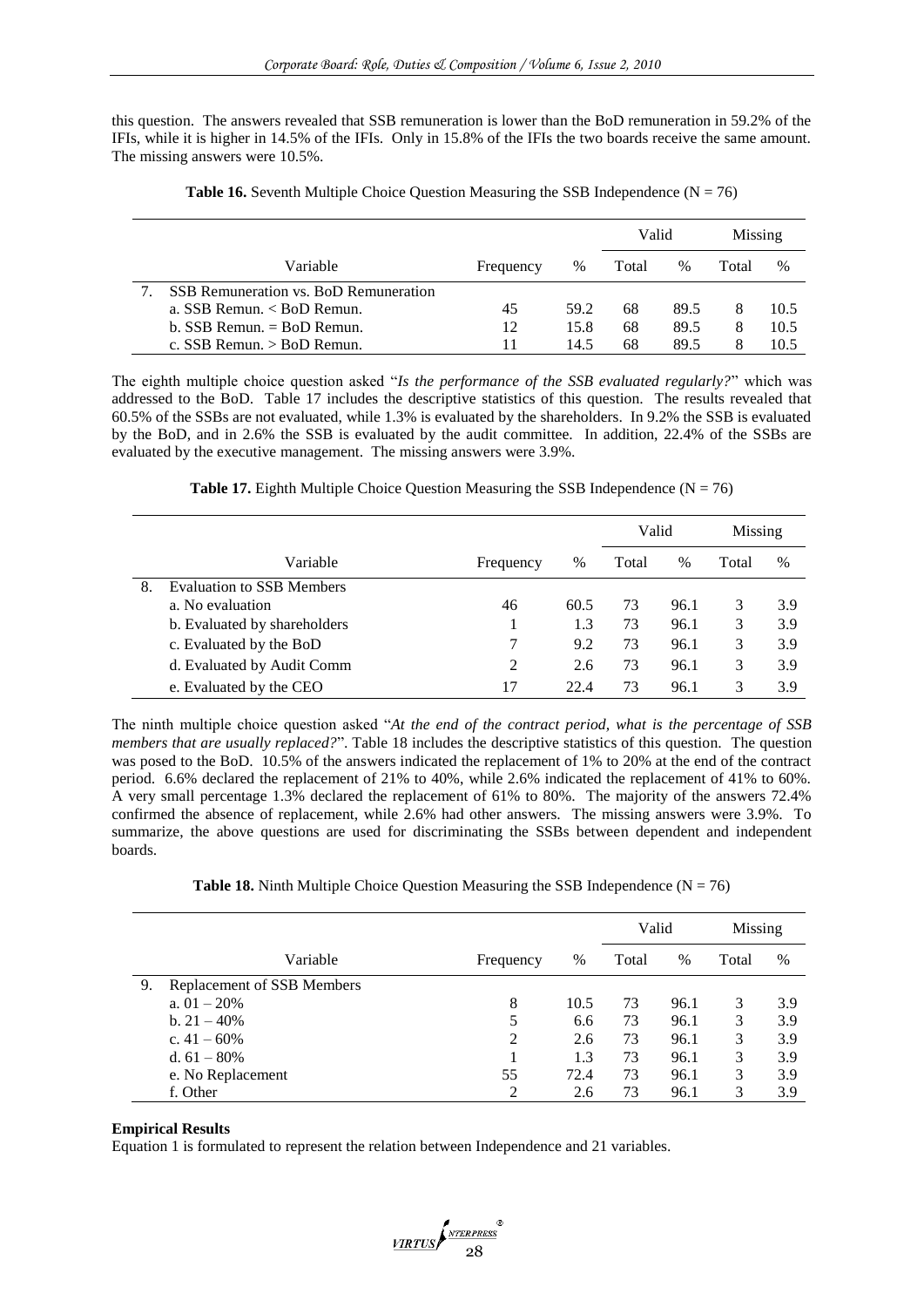# **Independence =**  $\alpha$  **+**  $W_1$ **POST1+**  $W_2$ **ELCVOT +**  $W_3$ **ELCMIN +**  $W_4$ **CENTIV +**  $W_5$ **RECMAJ +**  $W_6$ **RECMIN**  $+ W_7$ **RECBOD** +  $W_8$ **RECEXC** +  $W_9$ **RECINV** +  $W_{10}$ **RECCBK** +  $W_{11}$ **STNDRD** +  $W_{12}$ **GVRCOM +**  $W_{13}$ **RLTPRT +**  $W_{14}$ **CODCON +**  $W_{15}$ **POLPEN +**  $W_{16}$ **CONTRT +**  $W_{17}$ **POST2** +  $W_{18}$ **RELAT** +  $W_{19}$ **REMUN** +  $W_{20}$ **EVALU** + *W***21REPLCE………………………………………………. (1)**

The true values of the model are represented by ( $\alpha$ ) the intercept and ( $W_1, W_2, W_3, \ldots, W_{21}$ ) are the weights of the independent variables in discriminating *dependence* from *independence*. Each independent variable emphasizes one element in the SSB independence.

It is expected to find a significant contribution from these variables in discriminating the two groups: dependent SSBs and independent SSBs. The group statistics in Table 5 indicates the difference between the means of the groups for each item. For example, the mean for "POST1" in group 1 is 1.9091, while it is 1.5625 in group 2. Also, the mean for "ELCVOT" in group 1 is 2.1818, while it is 2.2500 in group 2 and so on. The difference in the two means for each variable indicates the ability of the variable to discriminate the two groups. Hence, the variables can be used in discrimination because each one has two different means.

|              | Group Dependent SSB | Mean   | Std. Deviation | Group          | Independe<br>nt SSB | Mean   | Std. Deviation |
|--------------|---------------------|--------|----------------|----------------|---------------------|--------|----------------|
| $\mathbf{1}$ | POST1               | 1.9091 | 1.37510        | $\overline{2}$ | POST1               | 1.5625 | .82272         |
|              | <b>ELCVOT</b>       | 2.1818 | .60302         |                | <b>ELCVOT</b>       | 2.2500 | .48378         |
|              | <b>ELCMIN</b>       | 2.0000 | 1.34164        |                | <b>ELCMIN</b>       | 1.6667 | 1.03827        |
|              | <b>CENTIV</b>       | 3.5455 | 1.63485        |                | <b>CENTIV</b>       | 4.8750 | .44363         |
|              | <b>RECMAJ</b>       | 3.0909 | 1.57826        |                | <b>RECMAJ</b>       | 3.0833 | 1.71145        |
|              | <b>RECMIN</b>       | 1.7273 | 1.10371        |                | <b>RECMIN</b>       | 1.9792 | 1.27979        |
|              | <b>RECBOD</b>       | 4.3636 | 1.28629        |                | <b>RECBOD</b>       | 4.1458 | 1.30449        |
|              | <b>RECEXC</b>       | 3.3636 | 1.68954        |                | <b>RECEXC</b>       | 4.0000 | 1.32086        |
|              | <b>RECINV</b>       | 2.0000 | 1.26491        |                | <b>RECINV</b>       | 1.9375 | 1.42031        |
|              | <b>RECCBK</b>       | 2.5455 | 1.86353        |                | <b>RECCBK</b>       | 2.4167 | 1.66098        |
|              | <b>STNDRD</b>       | 3.5455 | 1.29334        |                | <b>STNDRD</b>       | 3.2083 | 1.36769        |
|              | <b>GVRCOM</b>       | 1.5455 | .52223         |                | <b>GVRCOM</b>       | 1.4792 | .54537         |
|              | <b>RLTPRT</b>       | 1.1818 | .40452         |                | <b>RLTPRT</b>       | 1.3542 | .48332         |
|              | <b>CODCON</b>       | 1.2727 | .46710         |                | <b>CODCON</b>       | 1.4792 | .54537         |
|              | <b>POLPEN</b>       | 1.5455 | .52223         |                | <b>POLPEN</b>       | 1.2917 | .50353         |
|              | <b>CONTRT</b>       | 1.6364 | .67420         |                | <b>CONTRT</b>       | 1.4375 | .84818         |
|              | POST <sub>2</sub>   | 6.0000 | .00000         |                | POST <sub>2</sub>   | 5.8333 | .83369         |
|              | <b>RELAT</b>        | 2.5455 | .52223         |                | <b>RELAT</b>        | 2.7708 | .47219         |
|              | <b>REMUN</b>        | 1.8182 | .75076         |                | <b>REMUN</b>        | 1.3750 | .81541         |
|              | <b>EVALU</b>        | .5455  | 1.29334        |                | <b>EVALU</b>        | 1.2083 | 1.70054        |
|              | <b>REPLCE</b>       | 4.9091 | .70065         |                | <b>REPLCE</b>       | 4.3125 | 1.50398        |

**Table 5.** Group Statistics

Table 6 indicates the result of Wilks" Lambda (multivariate test) and the model significance, which is an inverse measure of the discriminating data that is not already accountable by the function (Wilks, 1935). Wilks" Lambda has a value of 0.375 which is neither perfect linear relationship nor complete independence, which indicates the robustness of the model. In addition, the overall model is highly significant ( $p < 0.01$ ).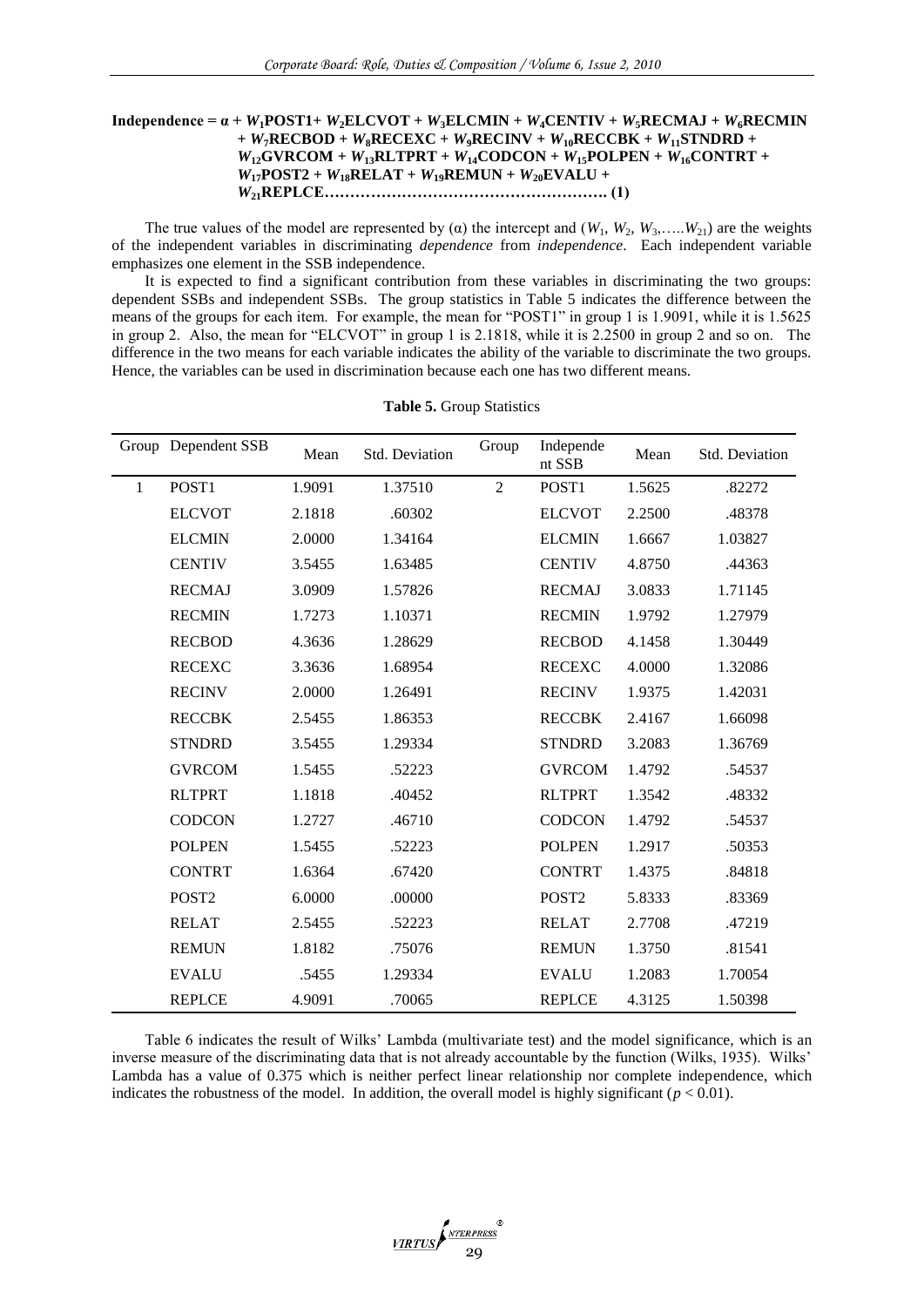| <b>Table 6.</b> Wilks' Lambda |                                       |            |    |      |  |
|-------------------------------|---------------------------------------|------------|----|------|--|
| Test of Function(s)           | Wilks' Lambda<br>$\ddot{\phantom{a}}$ | Chi-Square | DF | Sig. |  |
|                               | .375                                  | 45.605     | 21 | .001 |  |

Table 7 represents the eigenvalue which indicates the function appropriateness of the whole model. If eigenvalue equals zero, the model will have no discriminatory power (Le Blanc and Rucks, 1996). However, in our model, the eigenvalue is 1.666 which confirms its discriminatory power. Table 7 also includes the percentage of variance which will be meaningful in case of having several functions where they can be added to get the measure of total discriminating power 100%. Since the model includes one function, it has the whole percentage (100%); nevertheless, the large eigenvalue (1.666) indicates the powerful relation of the model.

|                 | <b>Table 7.</b> Eigenvalues |       |                                                                      |
|-----------------|-----------------------------|-------|----------------------------------------------------------------------|
|                 |                             |       | Function Eigenvalue % of Variance Cumulative % Canonical Correlation |
| $1.666^{\circ}$ | 100.0                       | 100.0 | .791                                                                 |

<sup>a.</sup> First 1 canonical discriminant functions were used in the analysis.

Most importantly, table 7 includes the canonical correlation coefficient which summarizes the degree of relatedness between the different variables and the discriminant function (Cooley and Lohnes, 1971; Levine, 1977). The value of the canonical correlation usually varies between 0 and 1, where zero denotes no relationship and 1 indicates the maximum relation (Le Blanc and Rucks, 1996). Hence, the model has a high canonical correlation (0.791), it indicates the excellent explanatory capability of the function. In other words, the model explains 89% of the variance ( $\sqrt{0.791}$ ). Thus, the discriminant function can be determined by examining the percentage of variance and the canonical correlation together.

Table 8 includes the structure matrix that lists the ranking order of each independent variable with the discriminant function. The variables are sorted out by their absolute sizes of correlation within the function.

#### **Table 8.** Structure Matrix

| Independent       | Function |
|-------------------|----------|
| Variable          | 1        |
| <b>CENTIV</b>     | .514     |
| <b>REMUN</b>      | $-169$   |
| <b>POLPEN</b>     | $-.154$  |
| <b>RELAT</b>      | .144     |
| <b>RECEXC</b>     | .140     |
| <b>REPLCE</b>     | $-.131$  |
| <b>EVALU</b>      | .124     |
| <b>CODCON</b>     | .119     |
| POST <sub>1</sub> | $-.113$  |
| <b>RLTPRT</b>     | .112     |
| <b>ELCMIN</b>     | $-.093$  |
| <b>STNDRD</b>     | $-.076$  |
| <b>CONTRT</b>     | $-.074$  |
| POST <sub>2</sub> | $-.068$  |
| <b>RECMIN</b>     | .062     |
| <b>RECBOD</b>     | $-.051$  |
| <b>ELCVOT</b>     | .041     |
| <b>GVRCOM</b>     | $-.038$  |
| <b>RECCBK</b>     | $-.023$  |
| <b>RECINV</b>     | $-.014$  |
| <b>RECMAJ</b>     | $-.001$  |

VIRTUS **ANTERPRESS**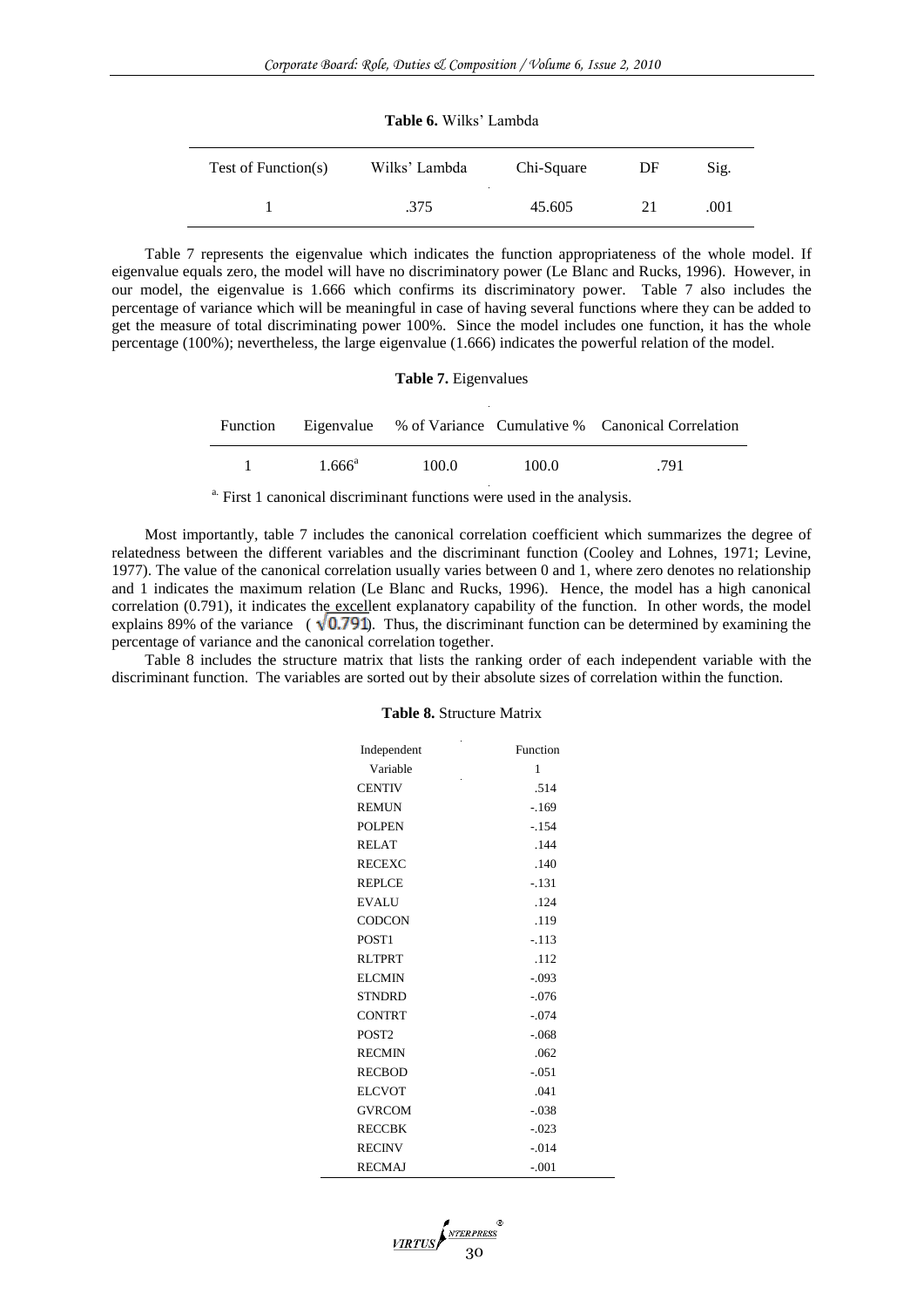Accordingly, the first five variables in table 8 are the most important factors in discriminating the two groups. These variables are the incentives provided to the SSB (*CENTIV*); the average remuneration to the SSB members (*REMUN*); the existence of the policy of penalties for violating the code of conduct (*POLPEN*); the relation between the SSB members and the BoD (*RELAT*); and the role of executive management in recruiting SSB members (*RECEXC*). The remaining variables are less important in discriminating the two groups.

Table 9 reports the mean of each group in the discriminant function. Hence, if the score of one variable is closer to –2.651, then this variable probably represents the *dependent* group, but if it is closer to 0.607, then the data probably came from the *independent* group.

**Table 9.** Functions at Group Centroids

| Independence | Function (1) |
|--------------|--------------|
| Dependent    | $-2.651$     |
| Independent  | -607         |

Table 10 presents the information of the actual group membership versus predicted group membership. If the discrimination between the two groups is based on natural guess, we expect a 50% success rate. However, by using the discriminant function the variables were able to classify 93.2% of the SSBs correctly into dependent and independent. The sensitivity rate of the dependent group is 90.9% and the specificity of the second group is 93.8%.

|          |       |               | Predicted Group Membership |          |       |  |  |
|----------|-------|---------------|----------------------------|----------|-------|--|--|
|          |       | Independence  |                            | 2        | Total |  |  |
| Original | Count | Dependent     | 10                         | 1        | 11    |  |  |
|          |       | Independent   | 3                          | 45       | 48    |  |  |
|          |       | Missing cases | 17                         | $\Omega$ | 17    |  |  |
|          | $\%$  | Dependent     | 90.9                       | 9.1      | 100.0 |  |  |
|          |       | Independent   | 6.2                        | 93.8     | 100.0 |  |  |
|          |       | Missing cases | 100.0                      | 0.0      | 100.0 |  |  |

Note. 93.2% of original grouped cases correctly classified.

According to the results of Table 10, the Positive Probability Value (PPV) and the Negative Probability Value (NPV) can be computed as follows:

 $PPV = 10 / (10+3+17) = 30%$  $NPV = 45 / (45 + 1) = 97.8%$ 

The PPV refers to the SSBs that were predicted to be independent but they were dependent, while NPV refers to the SSBs that were predicted to be dependent but they were independent (Pepe, 2003; Riegelman, 2000). Hence, the apparent classification error is about 6.8% which is acceptable within experimental error in social science analysis. Therefore, the results confirm the hypothesis which predicts that:

### *The segments of the SSB dependence and independence are reasonably distinct.*

## **Conclusion**

The research identifies five variables relevant in discriminating the two groups. These variables are the incentives provided to the SSB; the average remuneration to the SSB members; the existence of the policy of penalties for violating the code of conduct; the relation between the SSB members and the BoD; and the role of executive management in recruiting SSB members. The executive management has the highest impact on the recruitment of the SSB members, while the minority shareholders have the least influence on the SSB

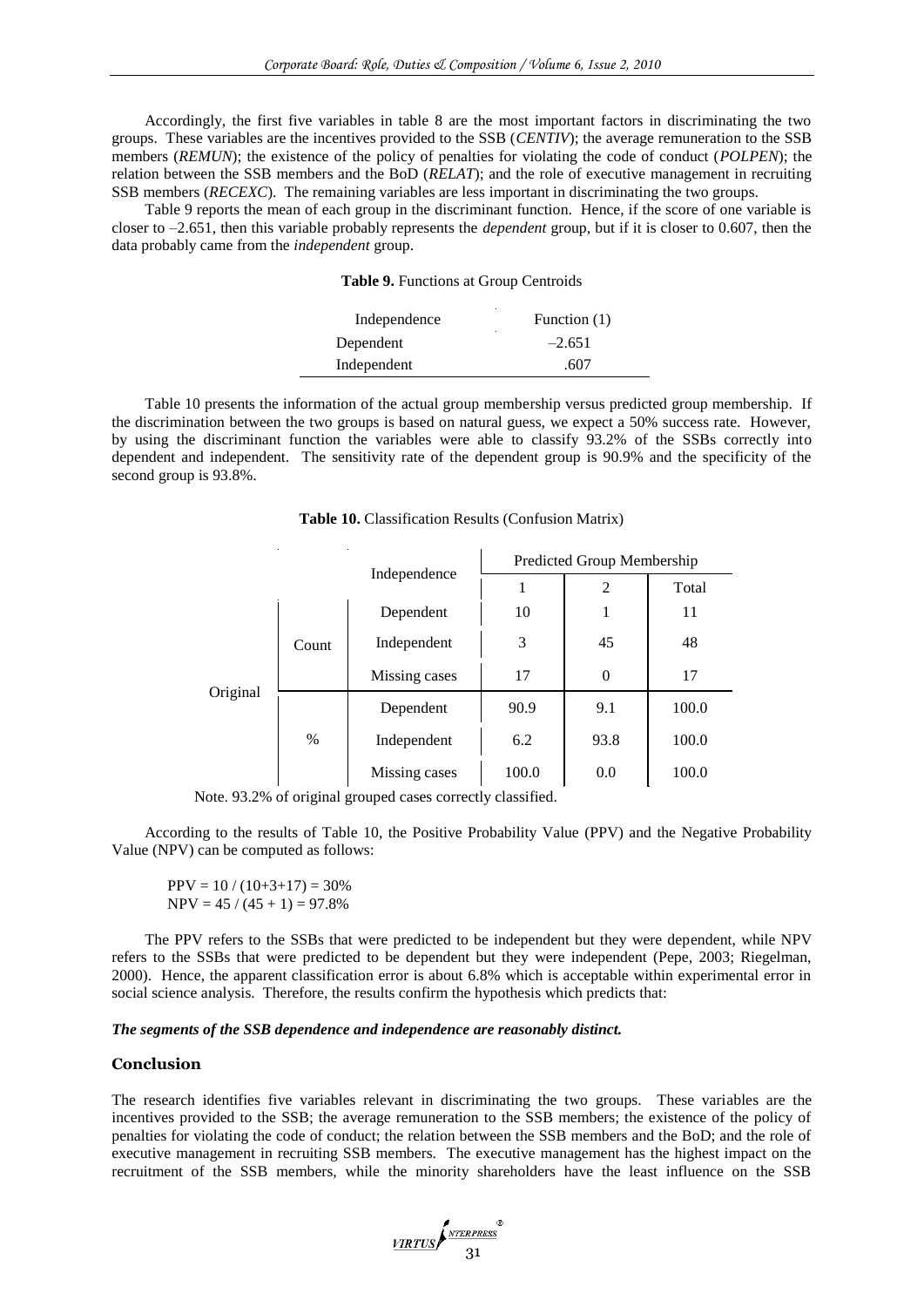recruitment. Between the two extremes, the major shareholders and the BoD play an important role in the recruitment. Both central banks and investors have marginal role on the SSB recruitment. However, the SSB contract is set by the shareholders upon the executive management recommendation. Most of the IFIs comply with the AAOIFI governance standards.

#### **References**

- 1. AAOIFI, (2008), "*Governance Standards for Islamic Financial Institutions"* Nos. 1, 3, 4, 5, and 6, Accounting and Auditing Organization for Islamic Financial Institutions, Bahrain.
- 2. Abdul Bari, M. (1996), "Shari"a auditing in Islamic banks", *Islamic Economic Journal*, Dubai Islamic Bank. Issue 188.
- 3. Ahmed, A. (2003), "The Limits of the Shari"a Supervisory Boards and the Management of the Islamic Financial Institutions in the Assurance of Compliance with Shari"a Rulings", in *proceedings of the Third Annual Conference of AAOIFI, 2003,* Bahrain. pp. 1-23.
- 4. Al Baali, A. (2002), "The Independence of Shari"a Supervisory Boards in Islamic Financial Institutions", in *proceedings of the Second Annual Conference of AAOIFI, 2002*, Bahrain. PP. 1–46.
- 5. Al Enazi, E. (2004), "Supervision of Islamic Investment Funds", *Arabic Doctoral Dissertation submitted to Jordan University*, Amman.
- 6. Al Haiti, A. (2009), "The Impact of Shari"a Supervision of the Compliance of Islamic Banks with Shari"a Rules", in *proceedings of the Conference of Islamic Banking between Reality and Expectations, Dubai, 2009*, UAE. pp. 1-41.
- 7. Al Qari, M. (2002), "The Independence of the Shari"a Supervisory Boards" Members", in *proceedings of Second Annual Conference of AAOIFI, 2002*, Bahrain. pp. 1–19.
- 8. Al Qattan, M. (2004), *Shari'a Supervision in Institutions Offering Islamic Financial Services,* Dar Al Nahda Al Arabia, Egypt.
- 9. Al Sabban, M. (2003), *The Auditing Theory and Implementation Techniques*, Ain Shams University, Cairo, Egypt.
- 10. Anderson, C., and Reeb, D. (2003), "Founding-family ownership and firm performance: Evidence from the S&P 500", *The Journal of Finance*, Vol. 58, pp. 1301–1328.
- 11. Bakr, M. (2001), "Controlling Standards for Islamic Financial Institutions", in *proceedings of First Annual Conference of AAOIFI, 2001*, Bahrain. pp. 1–20.
- 12. Bakr, M. (2002), "The Independence of Shari"a Advisors in the Framework of Shari"a Supervision Functions and Duties", in *proceedings of Second Annual Conference of AAOIFI, 2002*, Bahrain. pp. 1–24.
- 13. Barca, F. and Becht, M. (2001), *The Control of Corporate Europe*, Oxford: Oxford University Press.
- 14. Bhagat, S. and Black, B. (2002), "The non-correlation between board independence and long term firm performance", *Journal of Corporation Law*, Vol. 27, pp. 231–274.
- 15. Claessens, S. and Fan, J. (2003), "*Corporate Governance in Asia: A Survey*". Available at SSRN: http://ssrn.com/abstract=386481 or DOI: 10.2139/ssrn.386481
- 16. Cooley, W. and Lohnes, P. (1971), *Multivariate Data Analysis,* John Wiley & Sons, New York.
- 17. Cronbach, L. (1951), "Coefficient alpha and the internal structure of tests", *Psychometrika*, Vol. 16, pp. 297–333.
- 18. Ding, B. and Wermers, R. (2005), "Mutual fund performance and governance structure: the role of portfolio managers and boards of directors", *Working Paper*. University of Maryland.
- 19. El-Khelaifi, R. (2005), "The Boards of Fatwa and Shari"a Control in Islamic Financial Institutions between Theory and Practice", in *proceedings of the Conference of Islamic Financial Institutions: Current Features and Future Horizons. UAE: University of UAE, College of Shari'a and Law,* 2009, Dubai, UAE. PP. 281– 323.
- 20. Fama, E., and Jensen, M. (1983), "Separation of ownership and control", *Journal of Law and Economics*, Vol. 26, pp. 301–325.
- 21. Gupta, M. and Fields, L. (2009), "Board Independence and Corporate Governance: Evidence from Director Resignations", *Journal of Business Finance & Accounting*, Vol. 36 No. 1-2, pp. 161-184.
- 22. Hammad, H. (2006), *Shari'a Supervision in Islamic Banks*, Dar Al Nafa"is, Jordan.
- 23. Haunschild, P. and Beckman, C. (1998), "When Do Interlocks Matter? Alternate Sources of Information and Interlock Influence", *Administrative Science Quarterly*, Vol. 43 No. 4, pp. 815-844.
- 24. Hemaish, A. (2005), "The Boards of Fatwa and Shari"a Control in Islamic Banks Study and Rectification", in *proceedings of the Conference of Islamic Financial Institutions: Current Features and Future Horizons. UAE: University of UAE, College of Shari'a and Law, 2005*, UAE, pp. 323–356.
- 25. Hermalin, B., and Weisbach, M. (2003), "Boards of Directors as an Endogenously Determined Institution: A Survey of The Economic Literature", *Economic Policy Review-Federal Reserve Bank of New York*, Vol. 9, pp. 7–26.

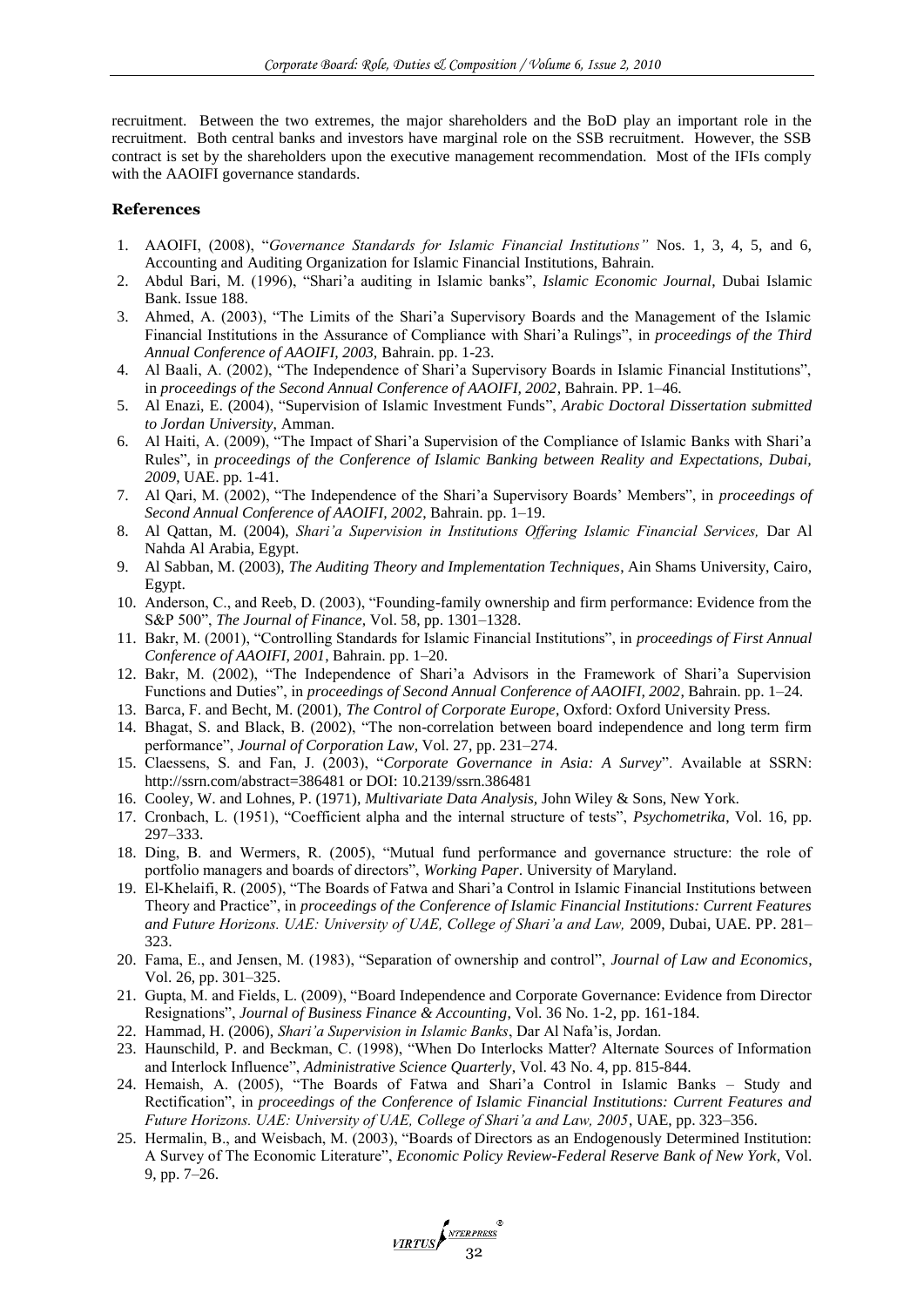- 26. IFC/Hawkamah, (2008), *Corporate Governance Survey*, Hawkamah, Dubai, UAE.
- 27. Issa, M. (2009), "Conflicts of Interest in the Work of Shari"a Supervisory Boards", in *proceedings of Eighth Annual Conference of AAOIFI, 2009*, Bahrain. pp. 1–25.
- 28. Klein, A. (2002), "Audit Committee, Board of Director Characteristics, and Earnings Management", *Journal of Accounting and Economics*, Vol. 33, pp. 375–400.
- 29. La Porta, R., Lopez-de-Silanes, F. and Shleifer, A. (1999), "Corporate ownership around the world", *Journal of Finance*, Vol. 54(1): 471-517.
- 30. Le Blanc, L. and Rucks, C. (1996), "A multiple discriminant analysis of vessel accident", *Accid. Anal. and Prev.*, Vol. 28 No. 4, pp. 501–510.
- 31. Levine, S. (1977), "Canonical Analysis and Factor Comparison", *Sage University Paper Series on Quantitative Application in the Social Sciences no.07-006.* Beverly Hills: Sage Publications.
- 32. Machuga, S. and Teitel, K. (2009), "Board of Directors Characteristics and Earnings Quality Surrounding Implementation of a Corporate Governance Code in Mexico", *Journal of International Accounting, Auditing and Taxation*, Vol. 18 (2009), pp. 1 – 13.
- 33. Mizruchi, M. and Steams, L. (1994), "A Longitudinal Study of Borrowing by Large American Corporations", *Administrative Science Quarterly*, Vol. 39 No. 1, pp. 118-140.
- 34. Monks, R. and Minow, N. (2004), *Corporate Governance,* Blackwell Publishing, Malden, MA.
- 35. Nunnaly, J. (1978), *Psychometric Theory*, McGraw-Hill, New York.
- 36. Peasnell, K. V., Pope, P. F., & Young, S. (2000), "Board Monitoring and Earnings Management: Do Outside Directors Influence Abnormal Accruals?" *Working paper*, Lancaster University
- 37. Peng, M. (2004), "Outside Directors and Firm Performance during Institutional Transitions", *Strategic Management Journal*, Vol. 25 No. 5, pp. 453 - 471.
- 38. Pepe, M. (2003), "The Statistical Evaluation of Medical Tests for Classification and Prediction", *Oxford Statistical Science Series 28*, Oxford University Press, Oxford.
- 39. Pierce, C. (2008), *Corporate Governance in the Middle East & North Africa*, GMB Publishing, London.
- 40. Puffer, S. and McCarthy, D. (2003), "The emergence of corporate governance in Russia", *Journal of World Business*, Vol. 38 No. 4, pp. 284-298.
- 41. Riegelman, R. (2000), *Studying a Study and Testing a Test,* Lippincott Williams & Wilkins, Philadelphia.
- 42. Ritchie, J. and Lewis, J. (2003), *Qualitative Research Practice: A Guide for Social Science Students and Researchers*, Sage Publications, Thousand Oaks, CA.
- 43. Rosenstein, S. and Wyatt, J. (1996), "Outside directors, board independence and shareholder wealth", *Journal of Financial Economics*, Vol. 26, pp. 175–191.
- 44. Sekaran, U. (2003), *Research Methods for Business: A Skill Building Approach*, 4<sup>th</sup> Ed. John Wiley & Sons, Inc, New York.
- 45. Thompson, S. (2002), *Sampling*, 2nd Ed., John Wiley & Sons, New York.
- 46. Walsh, J. and Seward, J. (1990), "On the efficiency of internal and external corporate control mechanisms", *Academy of Management Review*, Vol. 15 No. 3, pp.421 – 458.
- 47. Wilks, S. (1935), "On the independence of k sets of normally distributed statistical variables", *Econometrica*, Vol. 3, pp. 309–326.
- 48. Young, M., Peng, M., Ahlstrom, D. and Bruton G. (2002), "Governing the Corporation in Emerging Economies: A Principal-Principal Perspective", in *proceedings of the Academy of Management Annual Meeting, 2002*, Denver, Colorado.